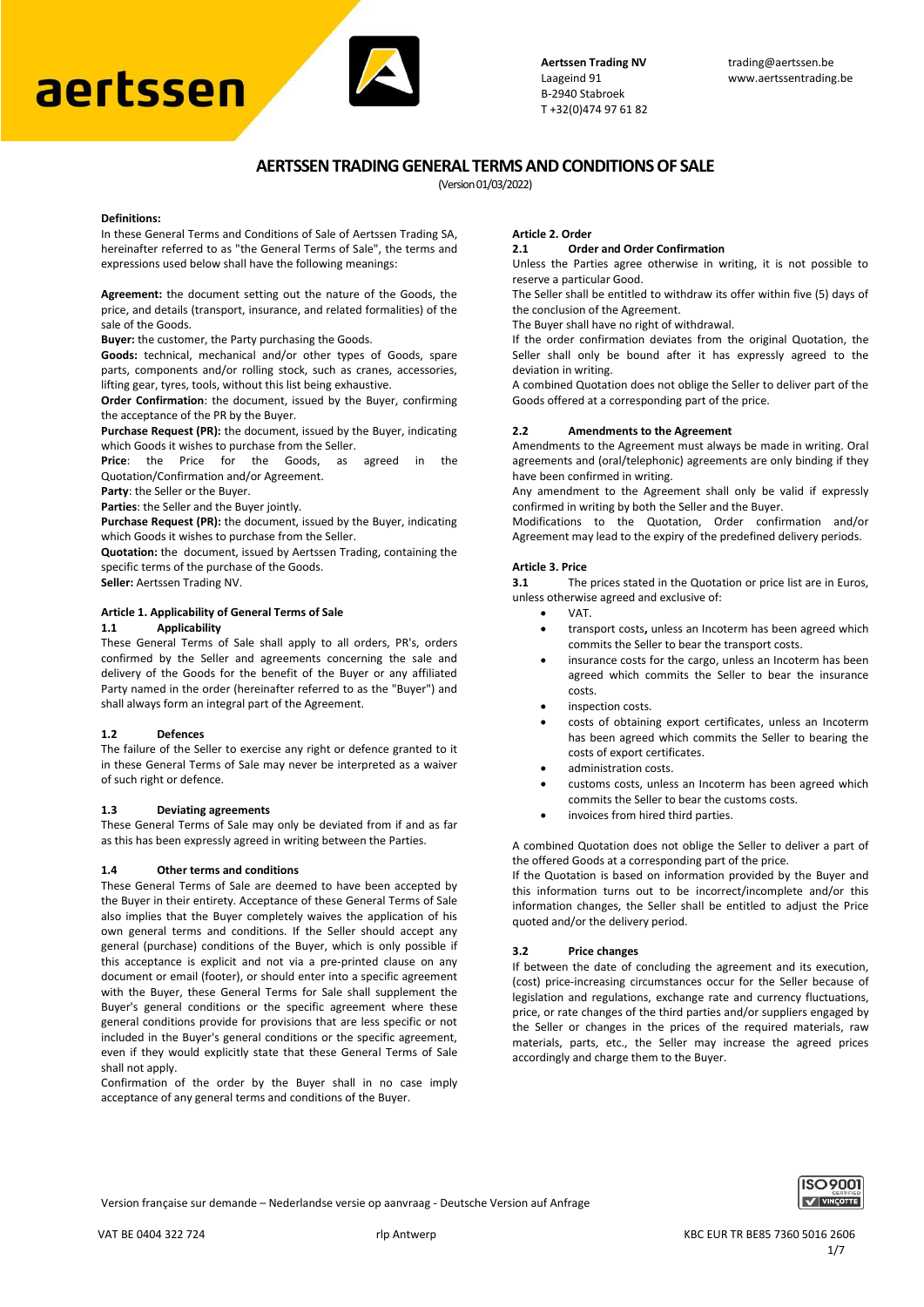

# **Article 4. Delivery and delivery times**

# **4.1 Incoterm 2020**

Prices are based on delivery EXW, FOT, FAS, FOB, CFR, or CIF, unless otherwise agreed. The selected Incoterms® are strictly applicable and regulate

(1) the place of delivery,

(2) the obligations of both Parties,

(3) which Party will arrange for insurance, licences, authorisations, and other formalities relating to the carriage of the Goods,

(4) which of the Parties will arrange for carriage up to and including the point of destination, and

(5) at which point the costs and risks pass from the Seller to the Buyer. The applicable Incoterm followed by the place of delivery shall be explicitly included in the Quotation/ pro forma invoice. If arrangements are made that contradict the agreed Incoterm, the Incoterm shall take precedence over such deviating arrangements.

If a delivery period is agreed, it shall be stated on the proforma. Unless a delivery Ex Works has been agreed, delivery times are approximate and always indicative for the Seller. If the Seller exceeds the indicated delivery time, the Seller and the Buyer shall agree on a reasonable additional period, but without any right to compensation or the possibility for the Buyer to rescind the Agreement.

### **4.2 Delivery in parts**

The Seller shall be entitled to deliver the purchased Goods in several parts. Partial delivery shall not give rise to the payment of any compensation or to the rescission of the Agreement.

### **4.3 Delay in delivery of the Goods**

If Seller has any reason to believe that it will not be possible to perform, or timely perform, any or all its contractual obligations, it shall immediately inform Buyer, stating the reasons and the probable duration of the delay.

# **4.4 Suspension of delivery**

The Seller may suspend delivery in the event of a force majeure situation, as stipulated in Article 14(4) of these General Terms of Sale.

## **4.5 Delay in collection of the Goods**

If an Incoterm has been agreed which obliges Buyer to collect the Goods, Buyer shall collect the Goods within thirty (30) days of payment. If Buyer fails to collect the Goods in time, Seller may store the Goods at Buyer's expense, risk, and expense.

The Seller shall charge the Buyer EUR 50 per day of storage, excluding VAT. These costs must first be paid before the Buyer can collect the Goods.

Unless explicitly requested by Buyer in writing, the Goods are not insured during storage.

### **4.6 Delays caused by other parties**

The Seller shall in any case not be liable for delays incurred because of the default of manufacturers and/or suppliers of the Seller, the Buyer and/or any other third party.

### **4.7 Transfer of Risk**

The risk shall pass to the Buyer as described under the agreed Incoterm.

### **4.8 Packaging**

Seller shall, where applicable, properly pack and label the Goods in accordance with all applicable regulations.

### **Article 5. The Goods**

Models, colour, capacity, characteristics, measurements, weights, hours of use, availability and other descriptions in brochures,  B-2940 Stabroek T +32(0)474 97 61 82

promotional material and/or on the Seller's website are as accurate as possible but are indicative only. The Buyer may not derive any rights from these.

# **Article 6. Inspections**

**6.1 "As is/where is"** 

All Goods are sold "as is/where is", unless otherwise expressly agreed. As is/where is" means that the Goods are accepted by the Buyer in the condition and at the location in which they are at the time of sale without any reservation.

This may therefore mean that the Goods may have defects, irregularities and/or faults.

The Buyer acknowledges that it has not been influenced by any statements or representations made by the Seller as to the quality of the Goods and that no such statements or representations have been made.

Buyer acknowledges that Seller has offered the opportunity to fully examine the Goods prior to purchase.

Buyer acknowledges that Seller makes no warranty that the Goods will comply with the regulations or requirements of any jurisdiction.

### **6.2 Information on the Goods**

The Seller shall, if requested by the Buyer, provide sufficient and accurate information about its Goods to the Buyer in the appropriate European language as far as the Seller is in possession of such information.

### **6.3 Inspection report**

If the Buyer so requests, the Seller shall provide a copy of previous inspection results or inspection reports and only if available.

# **6.4 Inspection of Goods before shipment/delivery**

To ascertain the condition of the Goods at the time of sale, Buyer or its representative shall be entitled to inspect the Goods prior to shipment/delivery to ascertain whether the Goods fully comply with what has been agreed between the Parties.

Buyer shall timely inform Seller about such inspection and/or testing to allow Seller and/or its representatives to be present at such inspection and/or testing.

The Seller shall be obliged in such case to allow the employees and representatives of the Buyer and those conducting the inspection access to the premises and areas where these Goods are located, and if necessary to make available a suitable room for the inspection, and to provide the necessary cooperation.

### **6.5 Costs**

If and as far as the Parties have not expressly agreed otherwise in writing, the costs of inspections, tests or any retests shall be borne by the Buyer.

### **6.6 Inspection after shipment/delivery**

If the Buyer wishes to inspect the Goods, it shall do so prior to shipment/delivery. The Seller shall not accept any complaints after the Goods have been shipped/delivered.

The Buyer acknowledges that the Seller has offered the opportunity to examine the Goods completely or to have them examined at its expense.

# **6.7 Non - conformity Goods**

If Buyer discovers during the inspection that the Goods (or any part thereof) do not comply with the description or indications in the Agreement, or do not comply with the Agreement in any other way, Buyer shall be obligated to inform Seller of this in writing and with substantiation immediately or at the latest within two (2) working days after the inspection.

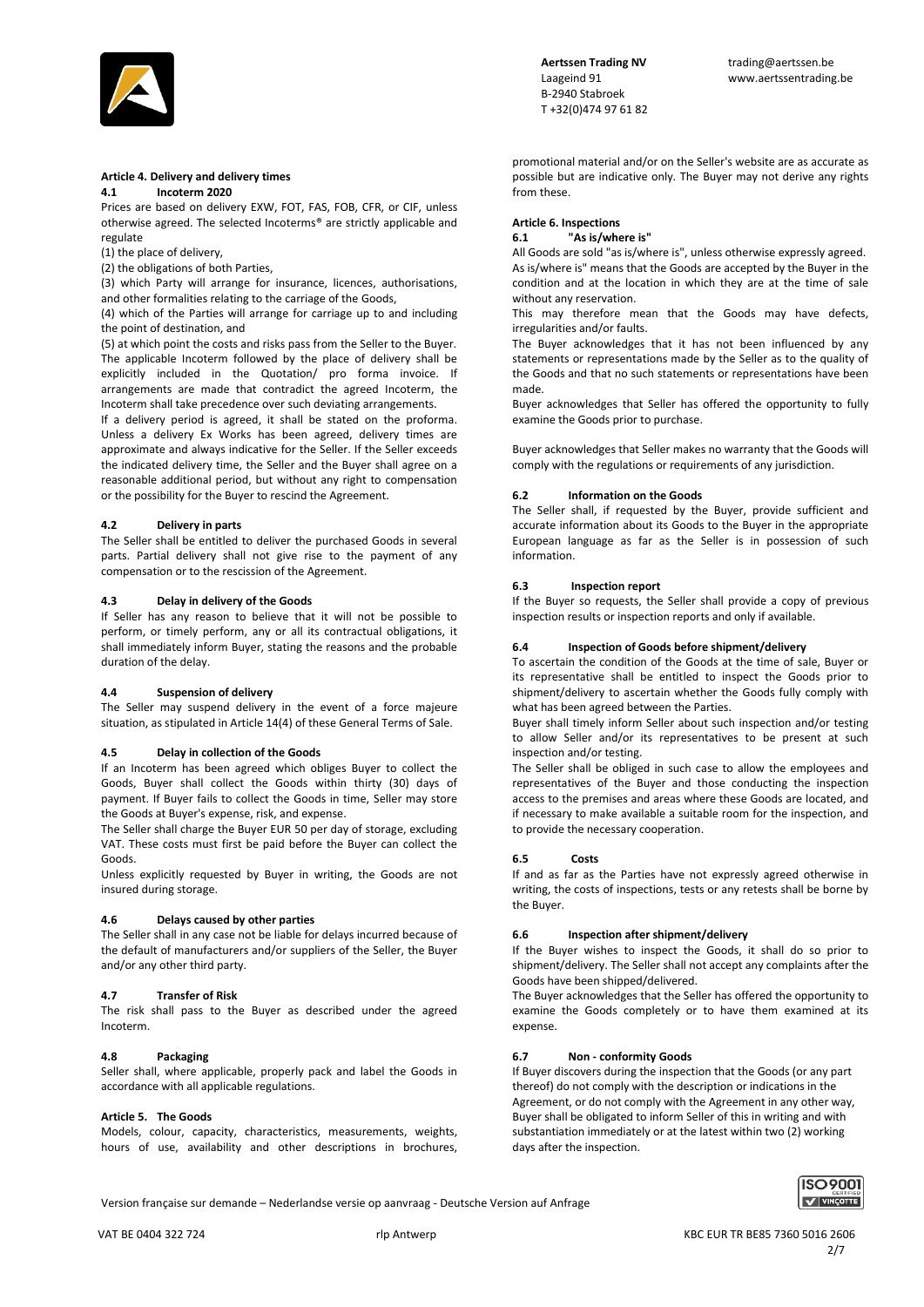

If such complaints are not made in time and/or are not substantiated, the Goods shall be deemed to have been received in good condition and to comply fully with the Agreement. In the absence of a timely formulated complaint, Buyer shall have no claim to any agreed warranty and/or compensation.

The Buyer may not rely on the fact that the Goods do not comply with the Agreement if, at the time the Agreement was concluded, it was aware or could have been aware of this.

Complaints about Goods which have changed in nature and/or composition after receipt by the Buyer or which have been processed in whole or in part shall not be admissible.

If the Goods do not conform to the Agreement and/or show defects which the Buyer could not have expected, the Seller is obliged to take all necessary measures to ensure that the Goods will conform to the descriptions, indications and specifications as agreed and expected.

The Buyer shall enable the Seller to investigate the complaint and shall provide all relevant information.

Complaints relating to transport damage shall not be admissible unless Incoterms® 2020 DAT, DAP and DDP have been agreed. The admissibility of the complaint does not imply the Seller's liability for transport damage.

Complaints never suspend the Buyer's payment obligation.

## **Article 7. Terms of payment**

### **7.1 Payment terms**

The Seller is entitled to demand (full) advance payment and/or other security for payment (bank guarantee/Letter of credit) before making the Goods available or sending them.

The Seller shall provide the Buyer with a proforma containing the details of the purchase of the Goods and the terms and conditions.

The proforma shall state the amount of the advance payment. This advance payment shall be due within seven (7) days of receipt of the proforma, unless the Parties have agreed in writing on a different payment period.

If an advance payment and a residual payment have been agreed, the residual payment shall be due within fourteen (14) days of receipt of the invoice, unless the Parties have agreed to another term of payment in writing.

### **7.2 Acceptance of the Invoice**

If the Buyer does not make any comments, complaints, or protests within five (5) calendar days after receipt of the invoice, the invoice shall be deemed to have been irrevocably and unconditionally accepted by the Buyer. Complaints made five (5) calendar days after receipt of the invoice or later by the Buyer are inadmissible. If a part of the invoice is protested, the protest must clearly state which part of the invoice is protested and the amount of the protest. Although the invoice remains due and payable in its entirety irrespective of the protest, in the event of a partial protest, the Buyer undertakes to pay immediately at least the amount not protested or the amount corresponding to the part not protested in accordance with these General Terms of Sale, without this payment in any way prejudicing the due and payable nature of the other parts and amounts and the applicability of the General Terms of Sale to them.

### **7.3 Bank fees**

All payment costs, the Buyer shall bear bank charges or commissions.

### **7.4 Late payment**

In the absence of payment on the due date of the invoice:

- all amounts owed to the Seller, including those not yet due, shall be immediately due and payable by operation of law and without any notice of default.
- any delay in payment will give rise to the application, by operation of law and without notice of default, of interest on

 B-2940 Stabroek T +32(0)474 97 61 82

arrears at a rate of 1% per month from the due date, capitalised monthly.

- any delay in payment will also give rise, by operation of law and without notice of default, to liquidated damages of 10% on the outstanding balance, with a minimum of EUR 1,000; The granting of this reasonable compensation of 10% does not exclude the granting of any judicial compensation or any other proven recovery costs.
- the Seller shall no longer be obliged to perform or continue the performance and may suspend all services immediately and without prior notice, without any compensation for the Buyer.
- all permissible payment terms expire, and the Seller may decide to proceed with the Agreement only under the strict condition that the price owed is paid in full before proceeding with the Agreement.

The Seller shall also be entitled to suspend the Agreement if, even before the Buyer is in default of payment, it has valid reasons to doubt the Buyer's creditworthiness.

### **7.5 Debt comparison**

The Buyer expressly waives its right of set-off against the Seller, with the Parties expressly deviating from Article 1291 ff. of the Civil Code. Therefore, the Buyer shall never be permitted to set off the Seller's invoices against claims it may have against the Seller, even if these are related to the Agreement and even if they are certain, definite, and due.

### **7.6 Discount in cash**

Except in the case of express prior written confirmation by the Seller, no discount shall ever be payable by the Buyer in cash.

### **Article 8. Embargo**

The Seller is bound by international trade laws and regulations and shall strictly observe them. These regulations include sanctions that, for example, prohibit certain transactions, activities, or payments.

These sanctions may be directed against governments of third countries and against non-state entities, companies and/or persons (such as terrorist organisations and terrorists). They may include an arms embargo, another specific or general trade restriction (export or import ban), a financial restriction such as an asset freeze, an entry restriction (visa or travel ban) or any other measure as may be appropriate.

Seller shall not ship Goods or otherwise engage in activities for, on behalf of or in favour of any person, entity, territory, country, or organisation subject to such sanctions and subject to the French, European or US authorities or other applicable sanctions regimes, in particular activities directly or indirectly relating to: Crimea/Sevastopol/Donetsk and Lugansk, Cuba, Iran, Myanmar/Burma, North Korea, Sudan, Syria, and Venezuela. This list is not exhaustive and may vary from time to time.

If the Buyer misinforms the Seller as to the use and/or (final) destination of the Goods or the Consignee of the Goods, either intentionally or accidentally, and the Goods are delivered to a sanctioned country and/or customer, either directly or indirectly, the Buyer shall fully indemnify and hold the Seller harmless from and against any penalties and/or costs and pay all legal costs (including legal fees) arising from the misinformation.

In such a case, the Seller shall be entitled to dissolve the Agreement immediately without any right to compensation for the Buyer.

### **Article 9. Retention of ownership**

All Goods delivered/delivered under the Agreement shall remain the property of the Seller until the Buyer has fulfilled all its payment obligations.

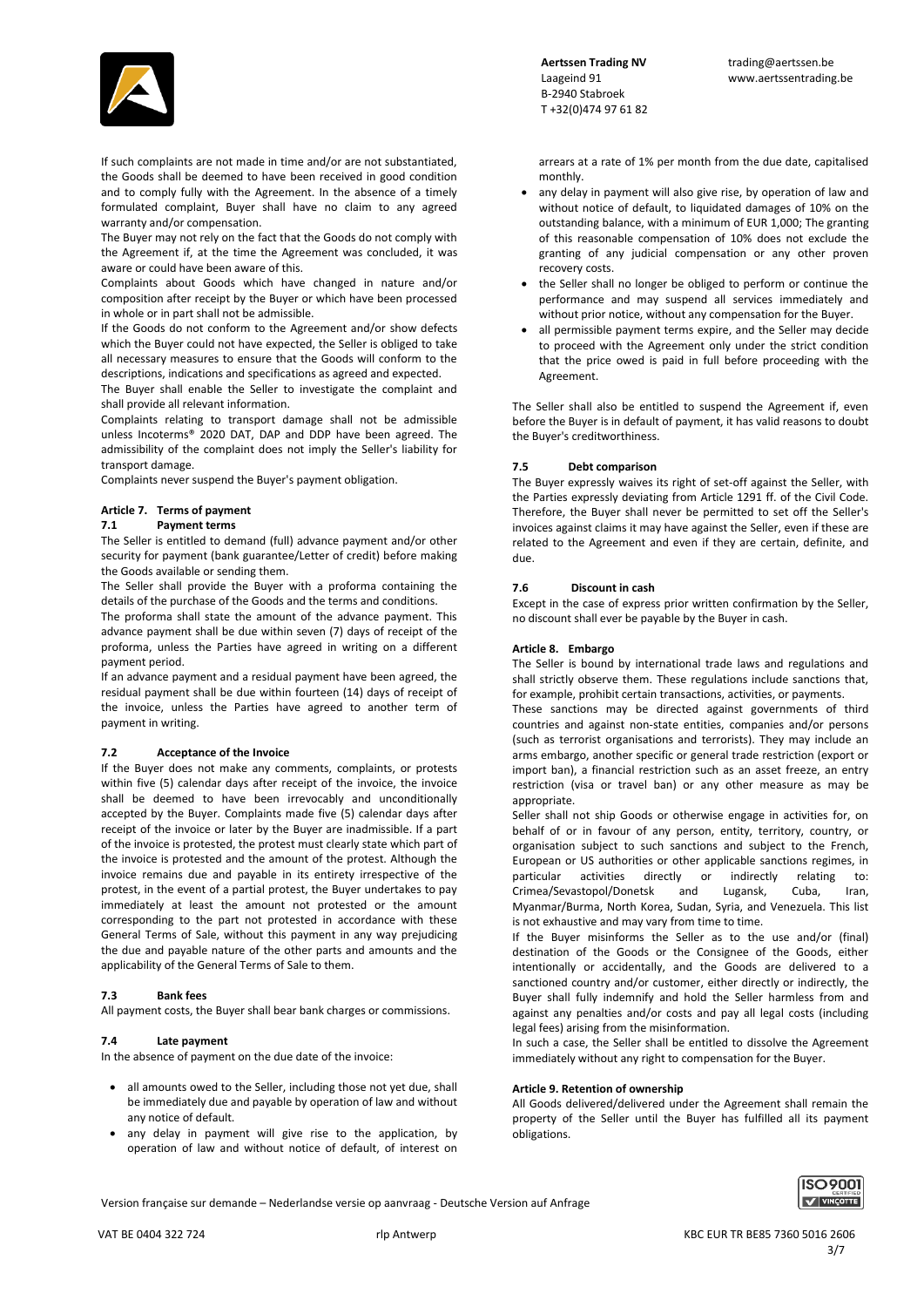

These payment obligations consist of paying the purchase price of the Goods, plus claims for work conducted in connection with the delivery and claims for an attributable shortcoming on the part of the Buyer, such as claims for compensation, extrajudicial collection costs, interest, and any penalties.

If the Goods are subject to retention of ownership, the Buyer shall not be entitled to pledge them in any way, to assign the claim to them or to bring them under the actual control of a third party.

The Buyer shall immediately inform the Seller in writing if any third party make claims to ownership of the Goods or claim other rights in rem in respect of the Goods.

As long as the Buyer has the Goods in its possession, it shall store them carefully and as identifiable property of the Seller.

If the Buyer acts contrary to this Article or the Seller invokes the reservation of ownership title, the Seller and its employees may enter the Buyer's premises and take back the Goods.

In such a case, without prejudice to Seller's right to compensation, Seller shall be entitled to rescind the Agreement without further notice of default by means of a written statement.

### **Article 10. Suspension of the Agreement**

Unless otherwise agreed, if the Agreement is suspended at the Buyer's request, all services already rendered and costs incurred by the Seller as well as the costs resulting from the suspension shall always be paid for in full by the Seller, without prejudice to the Seller's right to claim the damage suffered if this is greater.

If costs arise from the resumption of services, these shall also be borne by the Buyer.

If the performance of the Agreement cannot be resumed after the agreed suspension, the Seller may rescind the Agreement by a written statement to the Buyer. In such a case, the Buyer shall be liable for all damage suffered by the Seller because of this failure attributable to the Buyer.

The suspension must be in writing. The date of receipt of this letter by the Buyer shall be deemed the date of suspension.

# **Article 11. Dissolution of the Agreement**

**11.1 Notification requirement** 

The Party concerned shall immediately notify the other Party in writing of any fact or circumstance as described below that could give the other Party the right to terminate the Agreement.

# **11.2 Dissolution by both Parties**

### **Concurrence and incapacity**

In the event of death, application for or declaration of bankruptcy, appointment of a provisional administrator or judicial trustee, application for suspension of payments or judicial restructuring, application for a judicial reorganisation (a WCO ruling, Wet Continuïteit Ondernemingen), declaration of incapacity, any similar condition or proceeding, liquidation, precautionary or executive attachment, or any other form of concurrence of creditors affecting one of the Parties or any other indication of apparent or impending insolvency of one of the Parties, the other Party shall be entitled to terminate the Agreement.

Such termination shall be immediately notified in writing to the other Party or its legal successors.

## **11.3 Dissolution by the Seller**

Without prejudice to the Seller's rights, the Seller shall be entitled to dissolve the Agreement in whole or in part without notice of default or judicial intervention by means of a registered written statement, without being obliged to pay compensation for any damage, if

 the Buyer fails to comply with the information obligations on embargo as provided for in Article 8 of these General Terms of Sale.

 B-2940 Stabroek T +32(0)474 97 61 82

- the Buyer fails to comply with the obligations relating to the sale as provided for in Article 9 of these General Terms of Sale.
- there are circumstances as provided for in Article 10 of these General Terms of Sale.
- permits of the Buyer which are necessary for the performance of the Agreement shall be withdrawn.
- the Buyer commits fraud, wilful misconduct or deceit or suffers a criminal conviction.
- the Buyer is in default of its payment obligations and the Buyer has been given notice of default by the Seller for this default, which the Buyer has not fully remedied within fourteen (14) calendar days after the notice of default has been sent.

If the Agreement is rescinded by the Seller due to the circumstances mentioned in Article 11(3), the Buyer shall be obliged to reimburse the Seller for all costs incurred as well as 10% of the Purchase Price.

### **11.4 Dissolution by the Buyer**

Except in the case provided for in Article 13, Buyer shall be entitled to rescind the Agreement if Seller, if it has an obligation to deliver pursuant to the Agreement, fails to deliver the Goods within forty-five (45) working days after the agreed delivery time, after having been notified thereof by registered letter, and this insofar as it does not concern a situation as stated in Article 11(2) of these General Terms of Sale.

In such a case, the Seller shall be obliged to immediately refund to the Buyer all (advance) payments already received by it under the relevant Agreement.

The Seller shall not be liable for any compensation.

## **11.5 Netting**

In accordance with the provisions of art. 14 and 15 of the Financial Collateral Act of 15 December 2004 (WFZ), the Parties declare that they agree with the principle of 'netting' in the event of insolvency proceedings, attachment, or any other form of concurrence. As the occasion arises, the Parties shall automatically set off and settle all present and future debts in respect of each other.

This set-off will in any case be opposable to the trustee in bankruptcy and the other concurrent creditors, who will therefore not be able to oppose the set-off implemented by the Parties.

### **Article 12. Cancellation**

### **12.1 By Seller**

The Seller may cancel the Agreement even if the Buyer has already paid the purchase price. In such a case the Seller shall return the purchase price to the Buyer as soon as possible. The Buyer shall not be entitled to any compensation.

The Seller may no longer cancel the Agreement if the cancellation takes place less than (thirty) 30 days before delivery.

# **12.2 By Buyer**

The Buyer may cancel the Agreement up to five (5) days after the Agreement has been concluded.

Unless otherwise agreed, in the event of cancellation all services already rendered and costs already incurred by the Seller as well as a cancellation fee of 10% with a minimum of EUR 1,000 shall always be paid in full by the Seller, without prejudice to the Seller's right to claim the damage suffered if this is higher.

The Buyer shall also indemnify the Seller against third-party claims arising from the cancellation.

The Seller shall be entitled to set off any compensation due against all amounts paid by the Buyer and any counterclaims of the Buyer.

The cancellation must be made in writing. The date of receipt of this letter by the other Party shall be considered the date of cancellation.

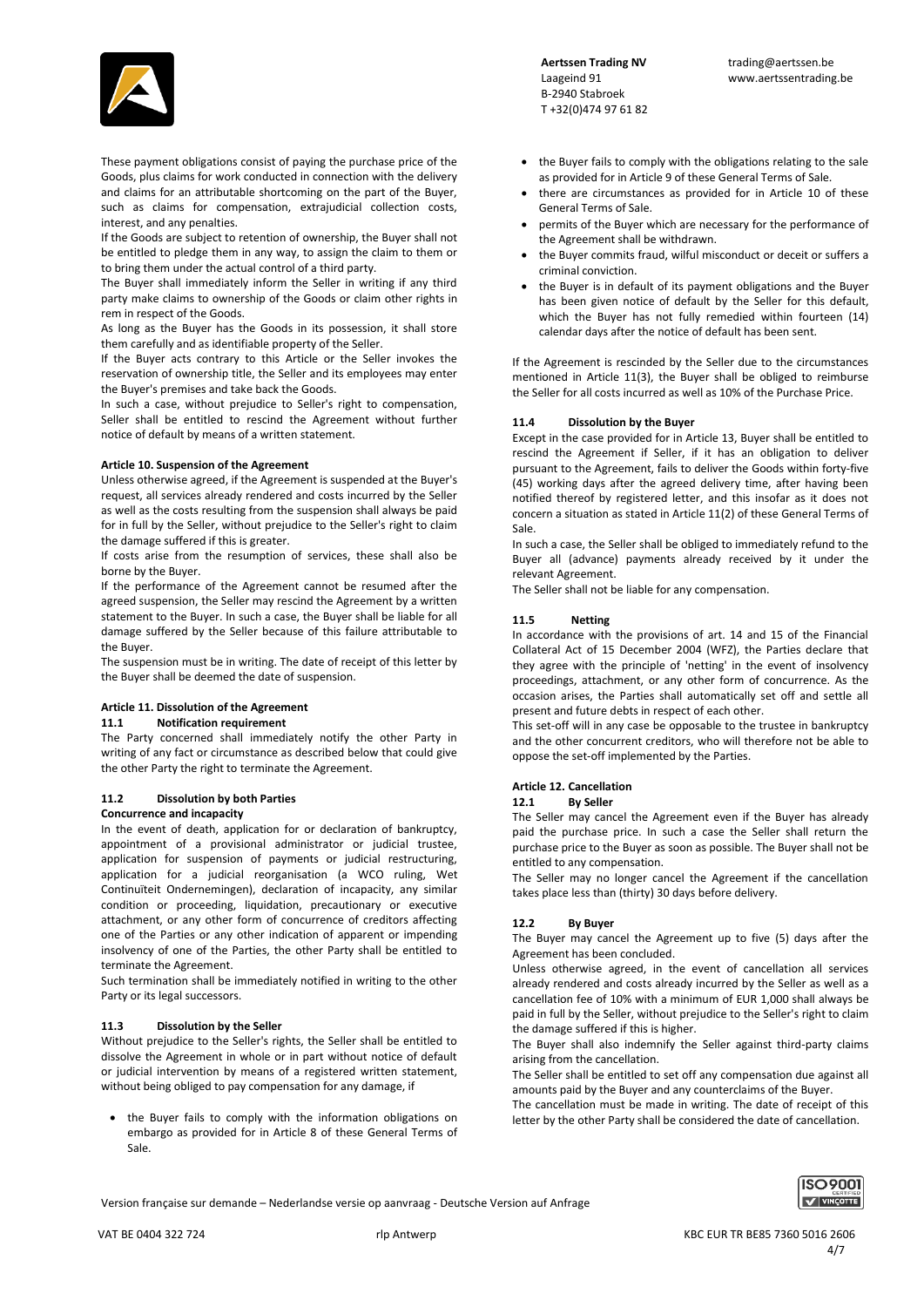

### **Article 13. Liability of the Seller**

The Seller shall only be liable for damage which is the direct and exclusive consequence of a shortcoming attributable only to the Seller.

The Buyer shall give the Seller notice of default in writing, granting the Seller a reasonable period of at least thirty (30) days after the notice of default to fulfil its obligations.

If the Seller does not manage to remedy the breach in this time period, the Buyer shall be entitled to rescind the Agreement.

### **13.1 Exclusion of liability**

Apart from the explicitly agreed warranties, the Seller does not assume any liability for the condition of the Goods.

Nor is the Seller liable if the damage is caused by:

- defects caused directly or indirectly by the act of the Customer or of a third party, whether caused by error or negligence.
- injudicious use or use contrary to the purpose of the Goods or the instructions, advice, operating instructions, manuals, etc. provided by or on behalf of Seller.
- unprofessional storage or maintenance of the Goods.
- errors or omissions in the information provided to the Seller by or on behalf of the Buyer.
- the inaccessibility of the place of delivery to the Buyer.
- directions or instructions from or on behalf of the Seller.
- the failure to obtain (in full) information from the Customer that is necessary for the performance of the agreement (including brand, type, serial number, ... or any other technical information concerning the device)
- a consequence of the Buyer's choice which deviates from what the Seller advised or is customary.
- normal wear or corrosion.
- the choice which the Buyer has made regarding the Goods to be delivered.
- (repair) work or processing on the Goods conducted at the Buyer's request.
- because of the Customer's failure to request and verify all necessary and useful information, as well as for any damage because of incorrect and/or incomplete information provided by the Customer to the Seller and/or its agents or subcontractors.

In the cases mentioned above, the Buyer shall be fully liable for all damage resulting from this and shall expressly indemnify the Seller against all third-party claims for compensation of such damage.

The limitations of liability included in this Article shall not apply if the damage is due to intent and/or gross negligence on the part of the Seller or if mandatory statutory provisions dictate otherwise. Only in these cases will the Seller indemnify the Buyer against any third-party claims against the Buyer.

### **13.2 Notification of damage**

No later than within two (2) working days after he has become aware or could have become aware of the damage he has suffered, the Buyer must claim against the Seller in accordance with the provisions of Article 6(7) of these General Terms of Sale.

The Buyer shall take all necessary measures to prevent or limit the damage.

### **13.3 Limited liability**

Should the Seller's liability be established by all legal means, its liability shall be limited to material and direct damage. Indirect damages, including economic loss, loss of profit, consequential damages or immaterial damages are always excluded from compensation.

The Seller's liability shall always be limited to a maximum of the amount paid out by its insurer in the case in question. If the insurer does not pay out or if the damage is not covered by any insurance taken out by the Seller, the Seller's obligation to pay compensation shall be limited to a maximum of 5% of the purchase price of the Goods with an absolute maximum of EUR 10,000 per claim.

### **13.4 Force majeure**

The Seller shall under no circumstances be liable for any failure in the performance of its obligations if such failure is the result of force majeure or unforeseen circumstances.

Force majeure" shall mean the occurrence of an event or circumstance, which prevents a Party from fulfilling one or more of its contractual obligations, if and to the extent that the Party affected by the impediment proves:

- a. that such prevention is beyond its reasonable control; and
- b. that this could not have been foreseen at the time the agreement was concluded; and
- c. that the consequences of the prevention could not have been avoided by the affected Party.

### **Are never considered as force majeure:**

- the bankruptcy of the Buyer, or of its Buyer
- a strike or lock-out of the Buyer's staff or its Buyer.

**13.4.1** Where the affected Party fails to perform one or more of its contractual obligations due to the failure of a third Party which it has engaged to perform the contract, in whole or in part, it may only invoke force majeure to the extent that the requirements of Article 13(4) a-c are met for both the affected Party and the third Party.

**13.4.2** In the absence of evidence to the contrary, the events listed below shall be deemed to meet all the conditions of Article 13(4) and the affected Party need only demonstrate that all the conditions of Article 13(4) are met to constitute force majeure:

- War, hostilities, invasion, act of foreign enemies, major military operations and mobilisation.
- civil war, riots, rebellion and revolution, military
- or usurping power, rebellion, act of terror, sabotage, or piracy.
- Currency and trade restriction, embargo, sanction.
- a lawful or unlawful act of authority, compliance with a law or a government decision, expropriation, seizure of works, requisition, nationalisation.
- closures or delays at border posts, delays at ports or tolls, etc.
- (pan)epidemic, natural disaster, or extreme natural phenomena.
- explosion, fire, destruction of equipment, long term interruption of transport, telecommunications, information systems or energy.
- calamities.

If it is proved that the damage could have been caused by one or more of the circumstances mentioned above, it shall be presumed to have been so caused.

These circumstances and causes are cited solely by way of example without any restrictive character.

**13.4.3** The affected Party shall notify the other Party without delay of the occurrence.

**13.4.4** The Party that justifiably claims force majeure in accordance with the above shall be relieved of its obligation to perform its contractual obligations and of any liability for damages or contractual compensation for breach of contract from the time the impediment causes its inability to perform, provided that the notification is given without undue delay. If notice is not given promptly, the exemption from performance shall take effect only from the time the notice reaches the other Party.

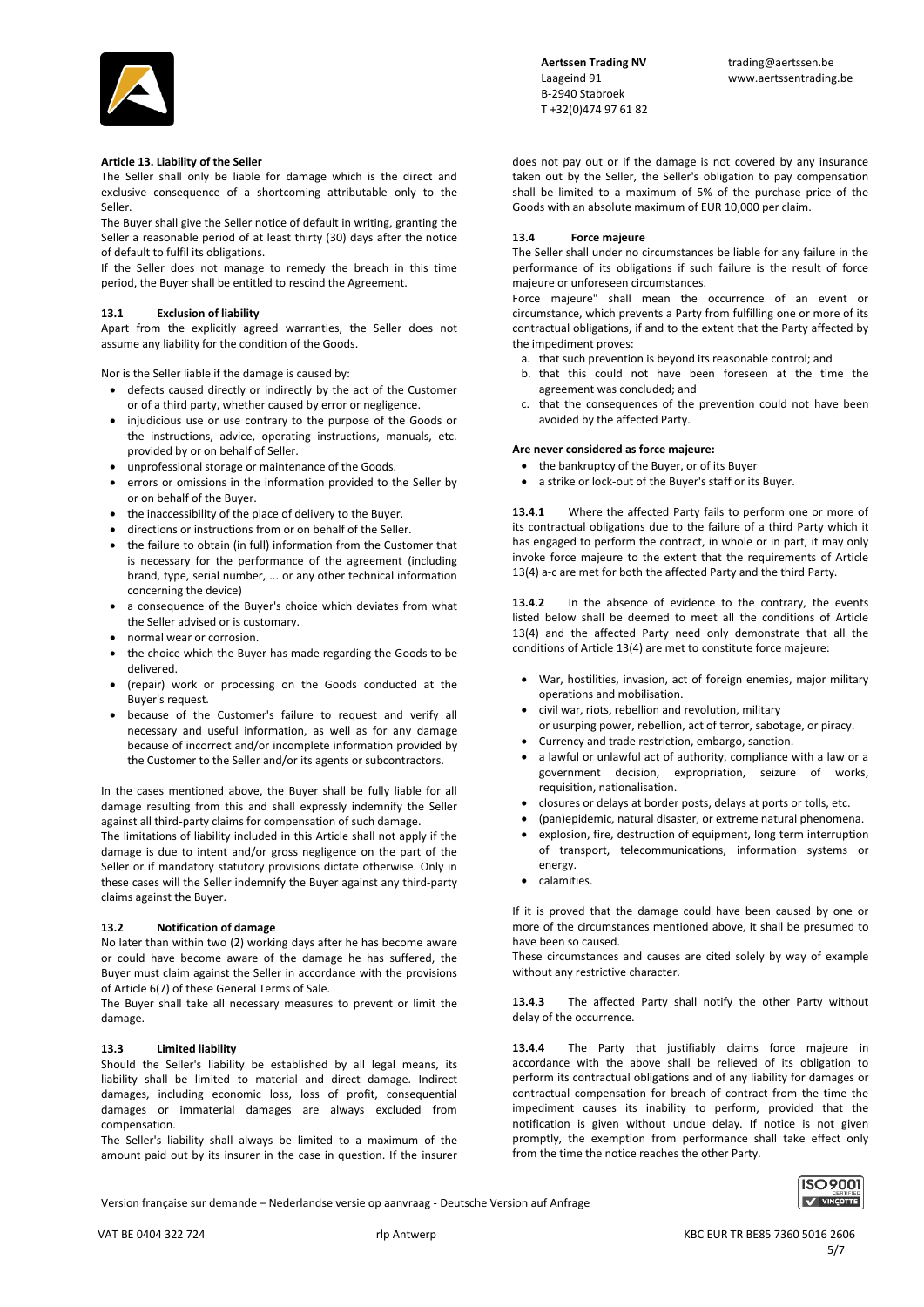

Aertssen Trading NV **trading@aertssen.be**  B-2940 Stabroek T +32(0)474 97 61 82

The other Party may suspend the performance of its obligations, if any, from the date on which the notification reaches it.

13.4.5 If the effects of the invoked force majeure are temporary, the consequences set out in clause 14.4 above shall apply only for the period during which the invoked impediment prevents the affected Party from fulfilling its contractual obligations. The affected Party must inform the other Party as soon as the impediment no longer prevents the fulfilment of its contractual obligations. The temporary impediment shall not constitute a reason for non-performance of the Agreement but shall only suspend it.

The affected Party must notify the other Party without delay once the force majeure no longer prevents the performance of its contract.

The affected Party is obliged to take all reasonable measures to limit the impact of the event invoked in the performance of the Agreement.

**13.4.6** If the duration of the impediment invoked results in the Parties being significantly deprived of what they could expect based on the Agreement, each Party shall have the right to terminate the Agreement by giving notice to the other Party within a reasonable period. Unless otherwise agreed, the Parties expressly agree that the Agreement may be terminated by either Party if the duration of the impediment exceeds sixty (60) days.

**13.4.7** Any costs arising from such a reported force majeure situation shall be borne solely by the affected Party.

### **Article 14. Obligation to provide information and confidentiality 14.1 Information obligation**

The Seller shall provide the Buyer with all information concerning the delivery that may be of interest to the Buyer.

# **14.2 Confidential information**

Confidential information" means:

all information of a confidential nature which is disclosed to the Buyer either verbally or in writing and which at any time is deemed to be confidential or whose confidentiality must be assumed by its nature or under the circumstances of its disclosure.

Confidential information shall always remain the property of the Buyer and shall be returned upon request of the Buyer.

The Buyer is not permitted to disclose confidential information except to:

(i) those third parties for which the Buyer has given its written consent; or

(ii) employees or third parties who need to know such confidential information in connection with the Agreement, if Buyer ensures that such employees and/or third parties accept obligations of confidentiality, non-disclosure and return of materials at least as stringent as the obligations in these General Sales Terms.

Buyer shall not be permitted to use confidential information for any purpose other than the fulfilment of its obligations under the Agreement.

## **14.3 Appropriate measures**

Buyer shall take all necessary or appropriate measures to protect Confidential Information from unauthorised disclosure or use, shall promptly notify Buyer of any unauthorised disclosure or use of Confidential Information, and shall take all actions requested by Buyer to prevent any further unauthorised use or disclosure thereof.

The obligation set out in this Article 14 shall not apply to the extent, but only to the extent, of confidential information:

- available to the public without this being attributable to the Buyer.
- under applicable laws, regulations, or government rules.

Prior to disclosure, Buyer shall notify Buyer of such disclosure, which Confidential Information is involved and the extent to which the Confidential Information is disclosed.

Without the prior written consent of the Seller, the Buyer may not use the Seller's name and/or pictures of the Buyer's machines in advertisements and other commercial communications. **Article 15. Insurance**

# **15.1 Obligation to insure**

The Seller shall have no obligation to insure the Goods, unless the Parties have agreed Incoterms which include an obligation to insure.

## **15.2 Submission of policies**

If the Parties have agreed Incoterms, which include an obligation to insure, or have additionally agreed to such, the Party required to take out the insurance shall submit the insurance certificates as well as proof of payment of the premiums to the other Party.

## **Article 16. Protection of personal data**

### **16.1 GDPR**

Both Parties undertake to comply with the applicable data protection legislation, in particular the General Data Protection Regulation ("GDPR") 2016/679 and to ensure that staff and subcontractors also comply with this legislation.

## **16.2 Controller**

Both Parties have the capacity of both Processor and Controller and collect and process the personal data for the purposes of the performance of the Agreement, Customer Management, accounting, and the management of any litigation.

### **16.3 Legal basis**

The legal grounds are the performance of the Agreement, the fulfilment of legal and regulatory obligations and/or the legitimate interest.

## **16.4 Appropriate measures**

Both Parties have taken appropriate measures to guarantee the privacy and security of the personal data. Both Parties will only transfer these personal data to processors, recipients and/or third parties as far as this is necessary for the processing purposes.

# **16.5 Responsibility for correctness of personal data**

Both Parties are responsible for the accuracy of the personal data that they provide to each other, guarantee that they have a sufficient legal basis to pass on the personal data, and undertake to comply with the General Data Protection Regulation in respect of the persons whose personal data is transferred.

# **16.6 Data Protection Notice**

The Buyer undertakes to provide this information about the processing to the data subjects including reference to the Data Protection Notice.

## **16.7 Rights of data subjects**

The Buyer confirms that he has been adequately informed about the processing of his personal data and about his rights to inspect, correct, delete, and object. For further information please consult the Data Protection Notice on the website: http://www. aertssen.be/en/privacy/.

## **Article 17. Translation General Terms of Sale**

These General Terms of Sale were originally drawn up in the Dutch language.

Regarding the translations of these terms of sale into all other languages, the Dutch text shall be the basis in the event of any misunderstanding regarding the verbal and substantive meaning,